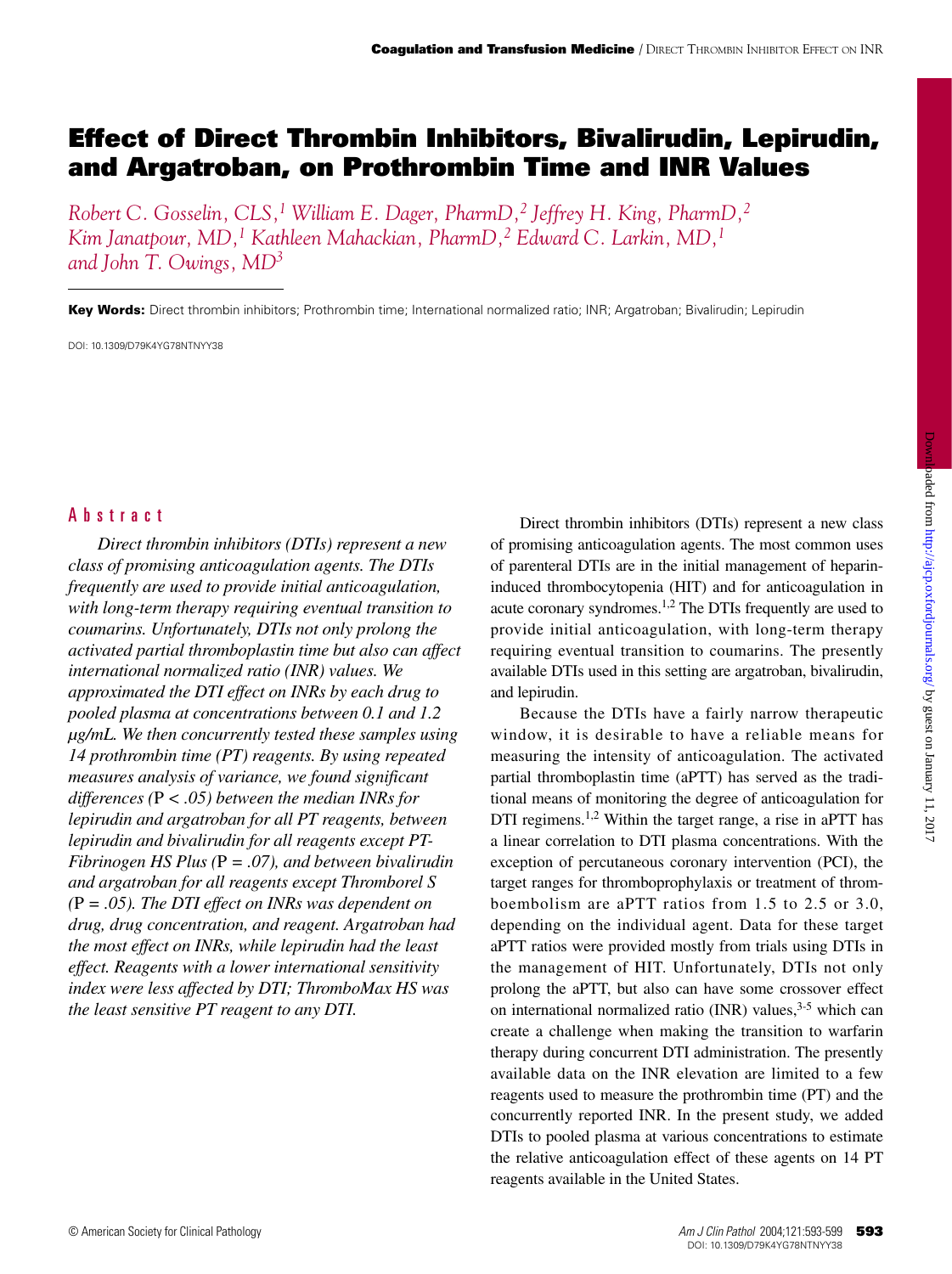## **Materials and Methods**

Bivalirudin (The Medicines Co, Parsippany, NJ), lepirudin (Berlex Laboratories, Montville, NJ), and argatroban (Texas Biotech, Houston, TX) were prepared according to the manufacturers' instructions. By using class A volumetric pipettes, each drug was added to a pooled normal plasma preparation (from at least 20 normal donors) to achieve concentrations of 0.1, 0.2, 0.4, 0.6, 0.8, 1.0, and 1.2 µg/mL. An aliquot of the pooled normal plasma and each drug–pooled normal plasma preparation was frozen at –70°C before testing. For each sample, PT measurements were performed using the reagents listed in ❚**Table 1**❚.

Testing of pooled plasma (baseline) and DTI samples was performed using the MLA 900C (Medical Laboratory Automation, Pleasantville, NY) or the CA-1500 (Dade Behring, Newark, NJ). PT reagents were prepared fresh on the day of use, and all DTI sample preparations were tested on each reagent system concomitantly to avoid day-to-day bias. Within-run precision studies for the PT and aPTT methods also were performed for each analyzer, by concurrently analyzing 10 normal and abnormal samples using a sensitive PT and aPTT reagent.

To eliminate potential reagent bias seen with reagents used in PT testing, calculation of PT ratios was done by using the baseline result for each reagent. However, PT ratios do not accurately reflect the relative sensitivity of each reagent, especially because INR reporting is the standard of practice. Therefore, relative INR calculations were made by using the obtained ratios and manufacturer-provided international sensitivity index (ISI) values. The ISI values and reference means used in this study are listed in Table 1. Each sample was tested in duplicate, and the mean of the replicates was used for statistical analysis.

#### ❚**Table 1**❚

| Manufacturers or Distributors of Reagents Used in the Study® |  |  |  |  |  |
|--------------------------------------------------------------|--|--|--|--|--|
|                                                              |  |  |  |  |  |

**Manufacturers or Distributors of Reagents Used in the Study\* Reagent Manufacturer or Distributor ISI Mean PT (s)** PT-Fibrinogen Recombinant Beckman Coulter, Miami, FL 1.11 13.1 PT-Fibrinogen Beckman Coulter 1.87 13.1 PT-Fibrinogen HS Beckman Coulter 1.42 13.3 PT-Fibrinogen HS Plus RecombiPlasTin Beckman Coulter 0.97 12.0 Simplastin HTF bioMérieux, Marcy l'Etoile, France Innovin Dade Behring, Newark, NJ 1.03 10.5 Thromboplastin C Plus Thromborel S **Dade Behring 10.7** 2012 10.7 2014 10.7 2012 10.7 2014 10.7 2012 10.7 2014 10.7 2014 10.7 2014 10.7 2014 10.7 2014 10.7 2014 10.7 2014 10.7 2014 10.7 2014 10.7 2014 10.7 2014 10.7 2014 10.7 2014 10.7 2014 10.7 PT-One **PharmaNetics, Morrisville, NC** 1.05 11.2 Neoplastine Stago International, Parsippany, NJ 1.75 11.9 Neoplastine Plus Stago International 1.33 12.2 ThromboMax Trinity Biotech, Bray, Ireland 1.54 10.5 ThromboMax HS

PT, prothrombin time.

\* The international sensitivity index (ISI) value used for international normalized ratio (INR) determination was specific for instrumentation or selected by method. The reference mean used for INR calculation was the mean for each respective reagent on the pooled plasma sample used for direct thrombin inhibitor testing.

at these concentrations, aPTT testing using Actin FSL (Dade Behring) was performed concurrently on the CA-1500, and ratios were calculated for each drug concentration. Ratios were calculated from baseline (pooled plasma) and resultant aPTTs from DTI-plasma samples. The typical (non-PCI) recommended therapeutic target aPTT ratios for lepirudin and argatroban anticoagulation are between 1.5 and 2.5 and 1.5 and 3.0 (but not to exceed 100 seconds), respectively. Bivalirudin is approved in the United States only for use in patients undergoing PCI, but lower dose concentrations with similar aPTT ratios to other DTIs are being explored for the prevention and treatment of thromboembolism and HIT.6

To determine the anticoagulation potential of each drug

Repeated measures analysis of variance was used to determine whether differences existed between the pooled data for different reagents and different DTIs and whether differences existed within each reagent and different DTI. The Pearson correlation was performed to determine the correlation between PT values and increasing drug concentrations. A *P* value of less than .05 was considered statistically significant.

### **Results**

The maximum coefficient of variation (CV) for the within-run precision of PT measurements using the MLA 900C was 2.2%, while the maximum CV for the CA-1500 PT measurement was 1.5%. The maximum CV for aPTT testing on the CA-1500 was 1.0%.

By using the aPTT ratio as the benchmark measurement for DTI anticoagulation, the therapeutic DTI concentration of more than 0.2 µg/mL was consistent with the therapeutic range **Table 2**, with mean  $\pm$  SD aPTT ratios ranging from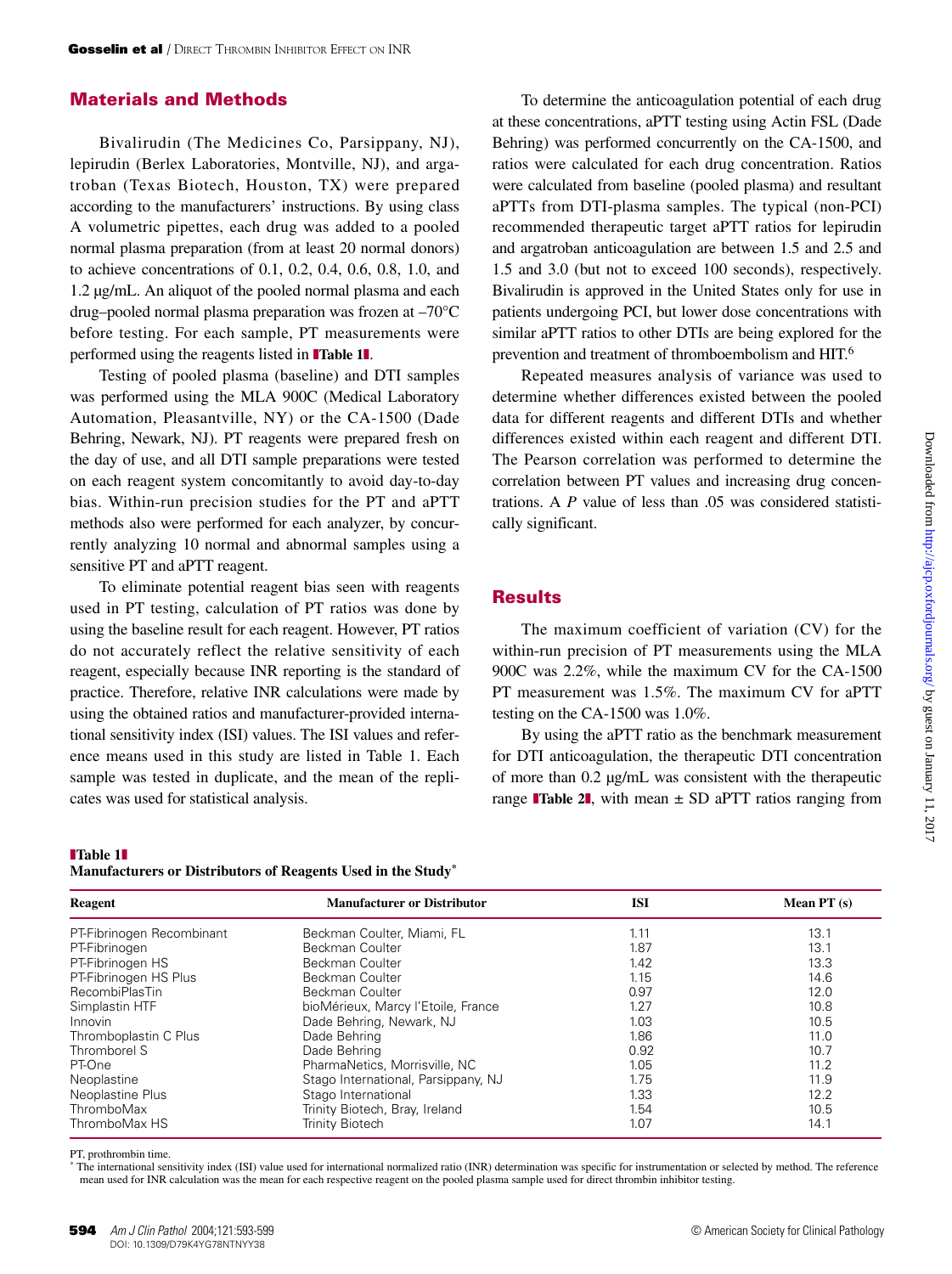| <b>Direct Thrombin Inhibitor</b>  |                              |                              |                   |  |  |  |  |
|-----------------------------------|------------------------------|------------------------------|-------------------|--|--|--|--|
| Concentration $(\mu \varrho /mL)$ | Lepirudin                    | <b>Bivalirudin</b>           | Argatroban        |  |  |  |  |
| 0.1                               | $1.03^+$ (1.02-1.04)         | 1.06 (1.04-1.08)             | $1.09(1.07-1.11)$ |  |  |  |  |
| 0.2                               | $1.06^{\dagger}$ (1.04-1.08) | $1.09(1.07-1.11)$            | $1.15(1.12-1.18)$ |  |  |  |  |
| 0.4                               | $1.09^+$ (1.07-1.11)         | $1.15^{\dagger}$ (1.12-1.18) | 1.33 (1.26-1.40)  |  |  |  |  |
| 0.6                               | $1.13^+$ (1.10-1.16)         | $1.23^+$ (1.19-1.28)         | 1.46 (1.36-1.56)  |  |  |  |  |
| 0.8                               | $1.16^+$ (1.12-1.20)         | $1.27^+$ (1.22-1.32)         | 1.66 (1.54-1.78)  |  |  |  |  |
| 1.0                               | $1.19†$ (1.15-1.23)          | $1.34^{\dagger}$ (1.27-1.41) | 1.84 (1.70-1.98)  |  |  |  |  |
| 1.2                               | $1.20^+$ (1.16-1.24)         | $1.39†$ (1.31-1.47)          | $2.05(1.88-2.22)$ |  |  |  |  |

❚**Table 2**❚ **Pooled Prothrombin Time Ratio Data (95% Confidence Intervals) for All Reagents Used in the Study\***

\* Ratios were calculated using the prothrombin time values obtained from direct thrombin inhibitor plasma and the baseline prothrombin time values noted in Table 1. † *P* < .05; repeated measures analysis of variance on ranks between lepirudin and bivalirudin ratios with argatroban ratios.

 $1.2 \pm 0.1$  (for the 0.1 µg/mL DTI concentration) to  $2.2 \pm 0.1$ (for the 1.2 µg/mL DTI concentration). As expected, with increasing DTI concentrations, there was a linear increase effect on the PT values. By using the pooled ratio data from all PT reagents, we found significant differences for PT ratios between lepirudin and argatroban at all concentrations and between bivalirudin and argatroban at concentrations of more than  $0.2 \mu g/mL$  (Table 2).

To compare the relative effect of each DTI on each PT reagent, a median INR was calculated from the INR values obtained from the DTI samples ❚**Table 3**❚. There were significant differences ( $P < .05$ ) between the median INR for lepirudin and argatroban for all PT reagents. There also were significant differences ( $P < .05$ ) between the median INR for lepirudin and bivalirudin for all reagents except PT-Fibrinogen HS Plus (*P* = .07). Significant differences (*P* < .05) in the median INR between bivalirudin and argatroban for all reagents except Thromborel S also were

observed ( $P = .05$ ). All PTs correlated significantly ( $R >$ 0.90) with increasing drug levels ( $P < .005$ ). The ranges of PT ratio results for the DTI plasma samples for each set of reagent systems are plotted in ❚**Figure 1**❚. ThromboMax HS was the least sensitive PT reagent to any DTI. Innovin and RecombiPlasTin were relatively insensitive to the presence of either lepirudin or bivalirudin.

## **Discussion**

DTIs such as argatroban, bivalirudin, and lepirudin are being used increasingly in place of heparin to provide initial, rapid anticoagulation. Unlike heparin (or low-molecularweight heparin), which requires a mediator (antithrombin) to potentiate anticoagulation, DTIs can inhibit free and bound thrombin directly. Lepirudin is a recombinant hirudin derived from yeast cells and forms an equimolar complex

#### ❚**Table 3**❚

**Median INR (95% Confidence Interval) for Each Reagent Calculated From the INRs Obtained From the Range of Drug Concentrations\***

| Reagent                   | Lepirudin                            | <b>Bivalirudin</b>                  | Argatroban        |
|---------------------------|--------------------------------------|-------------------------------------|-------------------|
| PT-Fibrinogen Recombinant | $1.24^{++}$ (1.11-1.37)              | $1.50†$ (1.21-1.79)                 | 2.12 (1.44-2.80)  |
| PT-Fibrinogen             | $1.32^{+4}$ (1.18-1.46)              | $1.53†$ (1.26-1.80)                 | 1.85 (1.33-2.37)  |
| PT-Fibrinogen HS          | $1.27^{\dagger\ddagger}$ (1.14-1.40) | $1.39†$ (1.17-1.61)                 | 1.89 (1.33-2.45)  |
| PT-Fibrinogen HS Plus     | $1.22^+$ $(1.14-1.30)$               | $1.27$ <sup>†</sup> $(1.13 - 1.41)$ | 1.59 (1.26-1.92)  |
| RecombiPlasTin            | $1.08^{+4}$ (1.03-1.13)              | $1.15^+$ (1.07-1.23)                | 1.23 (1.00-1.48)  |
| Simplastin HTF            | $1.17^{++}$ (1.09-1.25)              | $1.36^{\dagger}$ (1.17-1.55)        | 1.68 (1.23-2.13)  |
| Innovin                   | $1.03^{+4}$ (1.00-1.06)              | $1.10+$ (1.03-1.17)                 | 1.34 (1.00-1.79)  |
| Thromboplastin C Plus     | $1.17^{+4}$ (1.09-1.25)              | $1.30†$ (1.15-1.46)                 | 1.76 (1.00-2.67)  |
| Thromborel S              | $1.17^{++}$ (1.11-1.23)              | 1.23 (1.12-1.34)                    | 1.37 (1.06-1.68)  |
| PT-One                    | $1.12^{+1}$ (1.06-1.19)              | $1.25^+$ (1.14-1.36)                | 1.59 (1.26-1.92)  |
| Neoplastine               | $1.20^{+4}$ (1.09-1.32)              | $1.42^+$ (1.22-1.62)                | 1.88 (1.03-2.73)  |
| Neoplastine Plus          | $1.16^{++}$ (1.07-1.25)              | $1.32^+$ (1.17-1.47)                | 1.76 (1.02-2.50)  |
| ThromboMax                | $1.13^{+4}$ (1.07-1.19)              | $1.26^+$ (1.13-1.39)                | $1.53(1.00-2.15)$ |
| ThromboMax HS             | $1.12^{+4}$ (1.06-1.18)              | $1.28†$ (1.15-1.41)                 | 1.32 (1.14-1.50)  |

INR, international normalized ratio.

For proprietary information, see Table 1.

 $\dagger$  There were significant differences ( $P < .05$ ) between lepirudin and argatroban. All bivalirudin INRs were significantly different ( $P < .05$ ) from argatroban INRs except with Thromborel S.

 $*$  All lepirudin INRs were significantly different ( $P < .05$ ) from bivalirudin INRs except with PT-Fibrinogen HS Plus.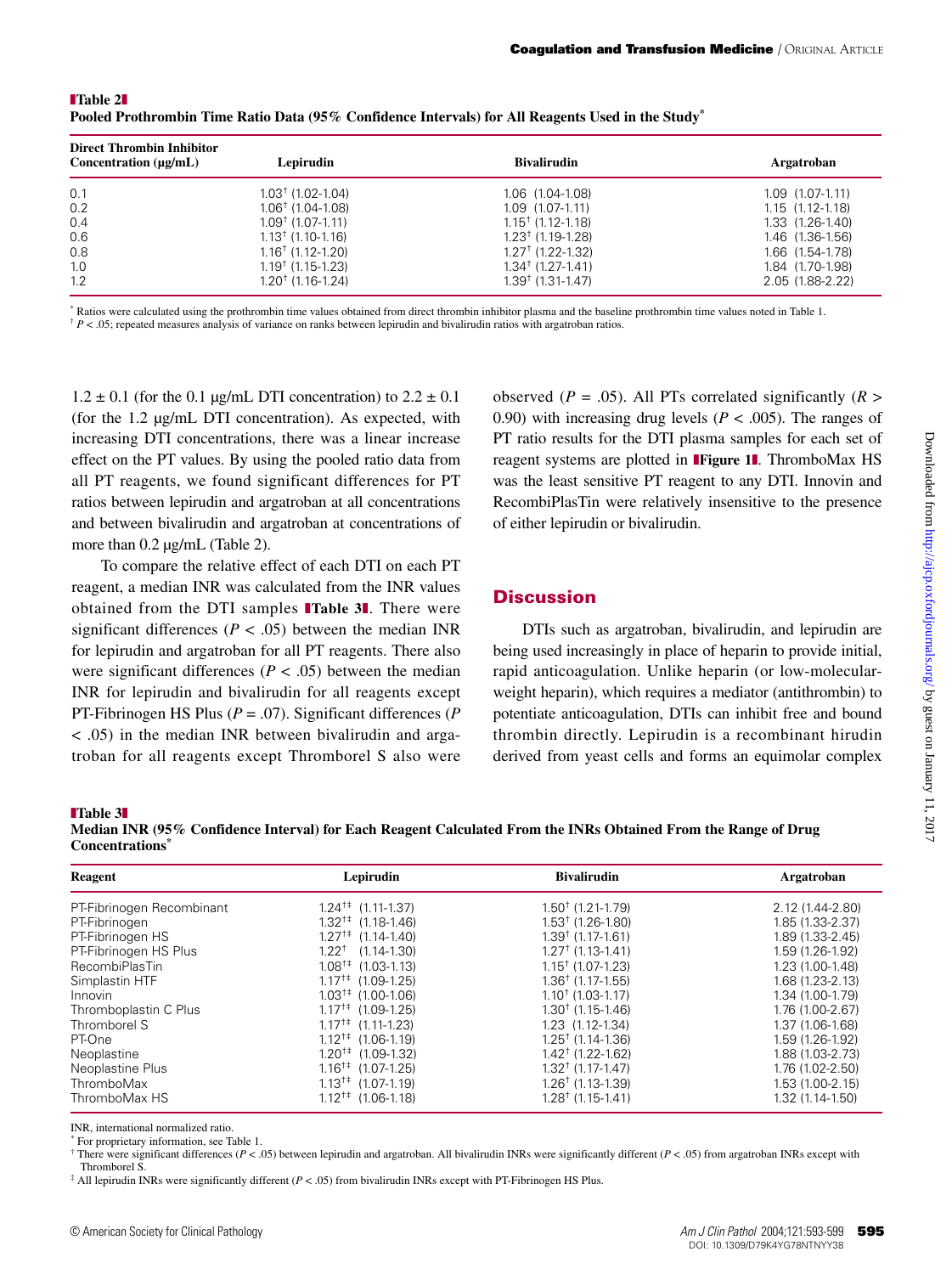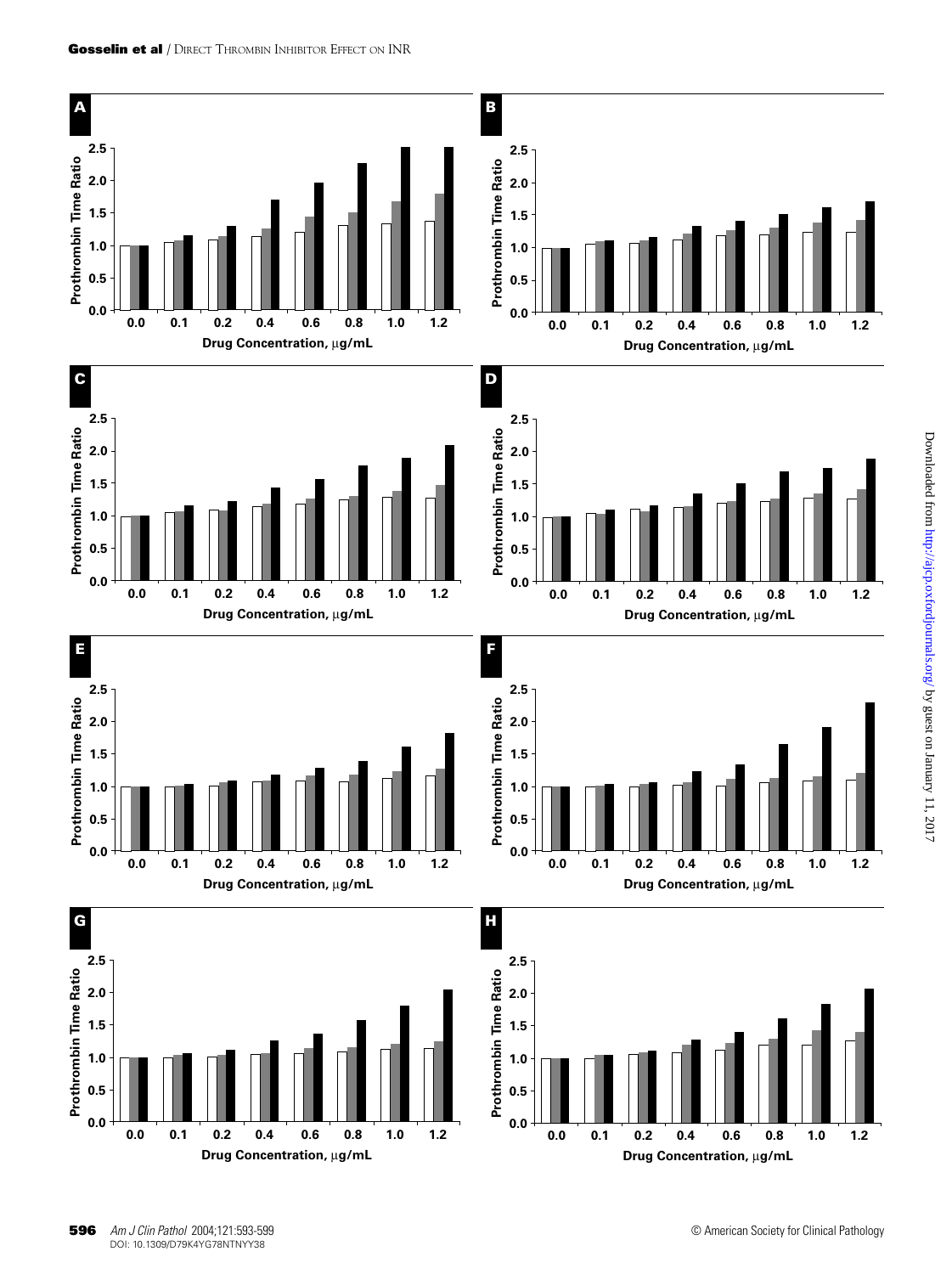

Downloaded from http://ajcp.oxfordjournals.org/ by guest on January 11, 2017

Downloaded from  $http://a]cp.oxfordjournals.org/ by guest on January 11, 2017$ 

**Figure 11** Linear representation of the effect of lepirudin (white bars), bivalirudin (gray bars), and argatroban (black bars) on prothrombin time reagents. **A**, PT-Fibrinogen Recombinant. **B**, PT-Fibrinogen. **C**, PT-Fibrinogen HS. **D**, PT-Fibrinogen HS Plus. **E**, RecombiPlasTin. **F**, Innovin. **G**, Thromboplastin C Plus. **H**, Thromborel S. **I**, Simplastin HTF. **J**, PT-One. **K**, ThromboMax. **L**, ThromboMax HS. **M**, Neoplastine. **N**, Neoplastine Plus. For proprietary information, see Table 1

with thrombin to inhibit thrombin's activity. Bivalirudin is a synthetic analog of hirudin, with a shorter period of binding to thrombin. Both agents bind not only to the active (catalytic) site but also to the fibrinogen (anion-binding exosite) site. Argatroban is a synthetic inhibitor of thrombin derived from L-arginine, which has a relatively short period of binding only to thrombin's active site.

In the present study, we sought to determine the effect of DTIs at various concentrations on the PT and subsequent INR calculations. There are a few reports of the effects of argatroban on INR results, $3-5.7$  but there are limited data on the effect of lepirudin and bivalirudin on INR values.<sup>5</sup> To our knowledge, there have been no studies looking at lepirudin, bivalirudin, and argatroban concurrently to determine the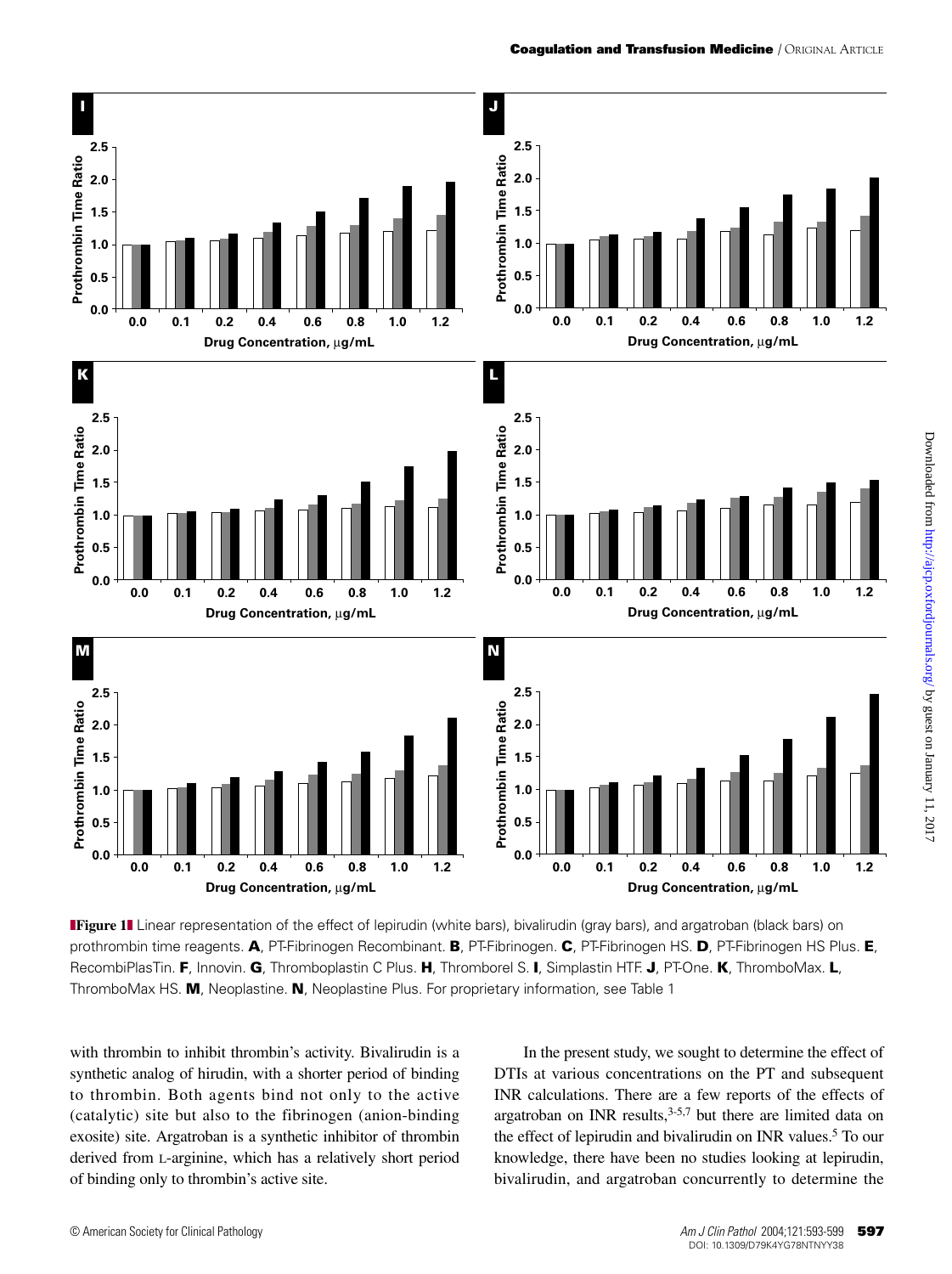relative effect of DTIs on INR values. Reports looking at the effects of argatroban on the INR indicate a linear relationship with patients receiving increasing argatroban concentrations or concomitant argatroban and warfarin therapy.3,4

In lieu of actual clotting times, evaluating PT ratio data can identify the relative differences between reagent systems. We noted significant differences between all 3 DTIs and the PT ratios (Table 2). All PT ratios increased in a dosedependent manner for all DTI samples. The relative changes in PT ratios were less pronounced with reagents with lower ISIs, Innovin and RecombiPlasTin, but other reagents with a lower ISI, such as Recombinant PT-Fibrinogen and PT-Fibrinogen HS Plus, demonstrated significant bias in the INR for argatroban samples.

The increasing dose-dependent effect of argatroban on the INR also is dependent on reagent sensitivity.3,4 Hursting and colleagues<sup>4</sup> described the relationship between  $PT$ reagent sensitivity, as expressed by ISI values, and the degree of the prolongation of the INR. Their conclusions indicated that using reagents with lower ISIs diminished the effect of argatroban on the INR.

In our study, we observed a dose-dependent effect on the INR with lepirudin, argatroban, and bivalirudin. At the highest drug concentration (1.2 µg/mL), lepirudin affected the PT values the least, with INR values ranging from a low of 1.07 to a high of 1.42 for Innovin and PT-Fibrinogen Recombinant, respectively (Figure 1). At the highest drug concentration for argatroban, ThromboMax HS and RecombiPlasTin were least affected, with INRs of 1.62 and 1.78, respectively. At the highest drug concentration, there were statistical differences between the effect of lepirudin and bivalirudin on the INR for the Innovin and RecombiPlasTin reagents. However, it is unclear whether these noted statistical differences or the INR recorded at the highest concentration with these reagents (INR approximately 1.2) is clinically significant.

As noted with previous studies,  $3,4$  there was a greater effect on the INR calculations for DTI samples when using reagents with higher ISI values. All PT reagents used in the present study demonstrated a more significant dose-dependent response with argatroban than with lepirudin or bivalirudin.

To our knowledge, there have been no studies that have addressed the use of DTIs in patients with elevated aPTTs in the absence of heparin or other drug therapy. The most common cause for the prolongation of the aPTT in these patients is the presence of a lupus anticoagulant. There is a correlation between the degree of aPTT prolongation and circulating levels of lupus anticoagulants. Because lupus anticoagulants have been associated with thrombotic risk, development of HIT in these patients who are treated with heparin is a distinct possibility. To our knowledge, there are no published data on the concomitant effect of lupus anticoagulants and DTIs on aPTT test results. In the absence of a phospholipid antibody as the cause for the prolongation of the PT, it seems plausible that the treatment for patients with lupus anticoagulants who receive argatroban might be managed more easily with PT measurements, because there is a dose-dependent linear relationship between PT values and argatroban levels.

There are 2 potential weaknesses to our study. First, we used pooled normal plasma and added known amounts of the DTIs to achieve the desired concentrations. In other anticoagulation studies, it is generally accepted that spiking pooled plasma with an anticoagulant (eg, heparin) is not an effective means for determining the dose response of the drug. This is most likely due to the variation in clotting factor levels that might affect a given laboratory test result such as the PT or aPTT and to responses to the anticoagulation effect of the drug itself between individuals. The present study was not intended to provide dose responses but to determine the relative effect that DTIs have on PT and INR values. This information is useful to clinicians to weigh the possibility of biased INR results depending on the thromboplastin used during DTI therapy. However, as an in vitro study, these data provide an approximation of the DTI effect on PT and INR values. Confirmation of these biases is necessary by analyzing samples obtained from patients receiving these drugs.

The second weakness of this study is that we reported INRs that have not been validated on the testing instrument. To correctly ascertain an INR, the laboratory must establish a normal reference mean on samples from at least 40 ostensibly healthy people. In addition, the ISI should be instrument specific to achieve greater accuracy. In the present study, we used the pooled normal plasma PT results as the reference mean for our INR calculations. In addition, we selected from the manufacturer's provided ISI table the most appropriate value for the method used. In the present study, all INR values were calculated by using the respective reference means and selected ISI values. While this may not be the most acceptable means of assessing the INR, any error in INR determination would have been systematic for all values within that reagent system. It is highly likely that a laboratory will use a single PT reagent, yet test samples from patients receiving lepirudin, argatroban, or bivalirudin. Therefore, this study answers the relative INR effect for patients receiving these DTIs for a given PT reagent. The accuracy of the INRs in this study is more questionable when comparing the effect of DTIs on different PT reagents, because the potential INR bias that might be systematic within a reagent might not be an equivalent error for other reagents. The use of more than one PT reagent in a clinical laboratory would not be a common practice, and the information of